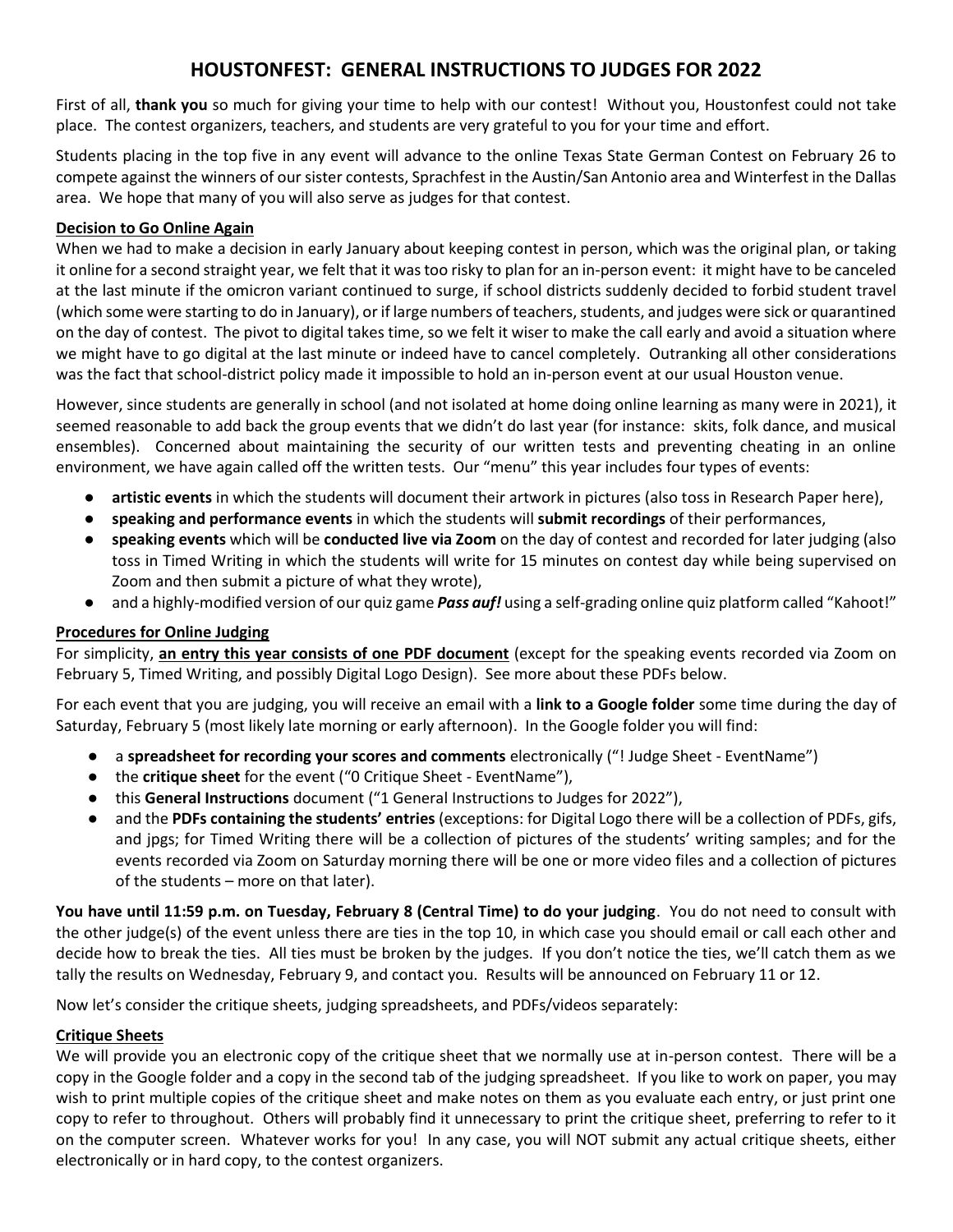### **Judging Spreadsheets**

The judging spreadsheets are Google "Sheets" that open in your internet browser. While it is possible to download the spreadsheet and work in a locally-saved version of it, please don't. Just work in the online Google environment. The spreadsheet saves every change you make automatically, so there's no need to "save" it. The organizers can also access it through the shared Google folder, so there's no need to email it to us. When you're finished, simply close the window. If you don't finish in one sitting, you can come back to it later and pick up where you left off.

The spreadsheet will have the names and schools of the contestants already populated and a row (labeled with your name) for each judge to enter scores and comments for that contestant. There will be three rows for three judges to score each entry, but in some events, there may be only two judges. In that case, leave the rows for "Judge 3" blank.

There will be columns for you to enter your scores for each of the judging criteria listed on the critique sheet. Refer to the critique sheets themselves for a more detailed description of each criterion. In most events there are 5 criteria for judging, each scored between 0 and 20 points. A few events have 4, 6, or 7 criteria, with some criteria worth 5, 10, 15, 25, or 30 points. The spreadsheets are set to reject any scores outside the correct range, so it will "catch" you if, for instance, you try to enter 28 for a criterion that's worth only 20 points. In almost all events, the maximum score for an entry from any one judge is 100. The spreadsheet will add up your scores on all the criteria automatically and calculate the combined score from the two or three judges (so you don't have to do any math!). Note: For Einzeltanz, everything is a bit different.

Please do not attempt to type in the totals columns; by doing so, you could overwrite the formula that adds up the scores. Those columns should be "protected" so that you won't be able type in them, but if that system fails and you accidentally type in a total column, press Control + Z to undo it. That will restore the formula.

At the far right of the spreadsheet is a column to enter **comments**. Please do make a few comments for each entry; the comments will be shared with the teachers and students, and they really do take the comments to heart. The space is small, but you can type as much as you want and you'll be able to see everything you've typed until you press enter. The cell will not expand in size, though, so after pressing enter you'll see only the first few words. However, your entire comment is still there; if you want to read back over your comments, double-click in each comment box to see the whole thing (and edit/add to it if you want). One benefit of this is that judges won't see each other's entire comments (at least not without some effort) and won't be influenced by the other judges' opinions.

As always, but especially in these trying times, we ask that you **be merciful and kind in your scoring and comments**. **Try to keep your total score for each entry at 70 or above**. In your comments, STAY POSITIVE and CONSTRUCTIVE. "Work on x, y, and z," not "Your x, y, and z were bad." These students are putting in extra time and effort to participate in this contest. We don't want to discourage them in any way but rather build them up and encourage them to keep learning German! See some sample comments on the last page of these instructions.

### **Judging Spreadsheets: Deductions**

Rather than *disqualify* an entry for any reason (time-limit violation, forgotten lines, etc.), deduct what you deem to be a fitting number of points from an appropriate criterion, for instance, from "Selection and Preparation."

For the specific types of violations listed below, there is a **standard 10-point deduction** off the **cumulative score** (not off each judge's individual score). In events where a standard deduction is possible, there is a column in the judging spreadsheet where you can check if there should be a 10-point deduction, but if you check it, at least one judge should make a comment about why the points were deducted. The Google Sheet will take the 10-point deduction just once off the grand total regardless of whether one, two, or three judges check the deduction.

- **failure to provide the script, music/lyrics, dance notes, or poetry/prose selection** as required in the rules
- **clear evidence that a video consists of several bits edited together rather than one continuous take** as required in the special rules for this year (only in the Video Show category itself is any video editing allowed)
- **failure to include receipts for materials used to create an artwork** as required in the rules (but not ALL art events require receipts; see the critique sheet for your specific event to know whether receipts are required)
- **failure to include at least the contestant's name and school** in the PDF (applies ONLY to art events)

Even though it is possible for most entries to "merit" two different deductions, **the most we will take is one deduction per entry**. The first judge who notices one of these violations can check the deduction column in the spreadsheet, and if any judges who come along later disagree that there should be a deduction, all the judges should consult briefly by email to come to a consensus.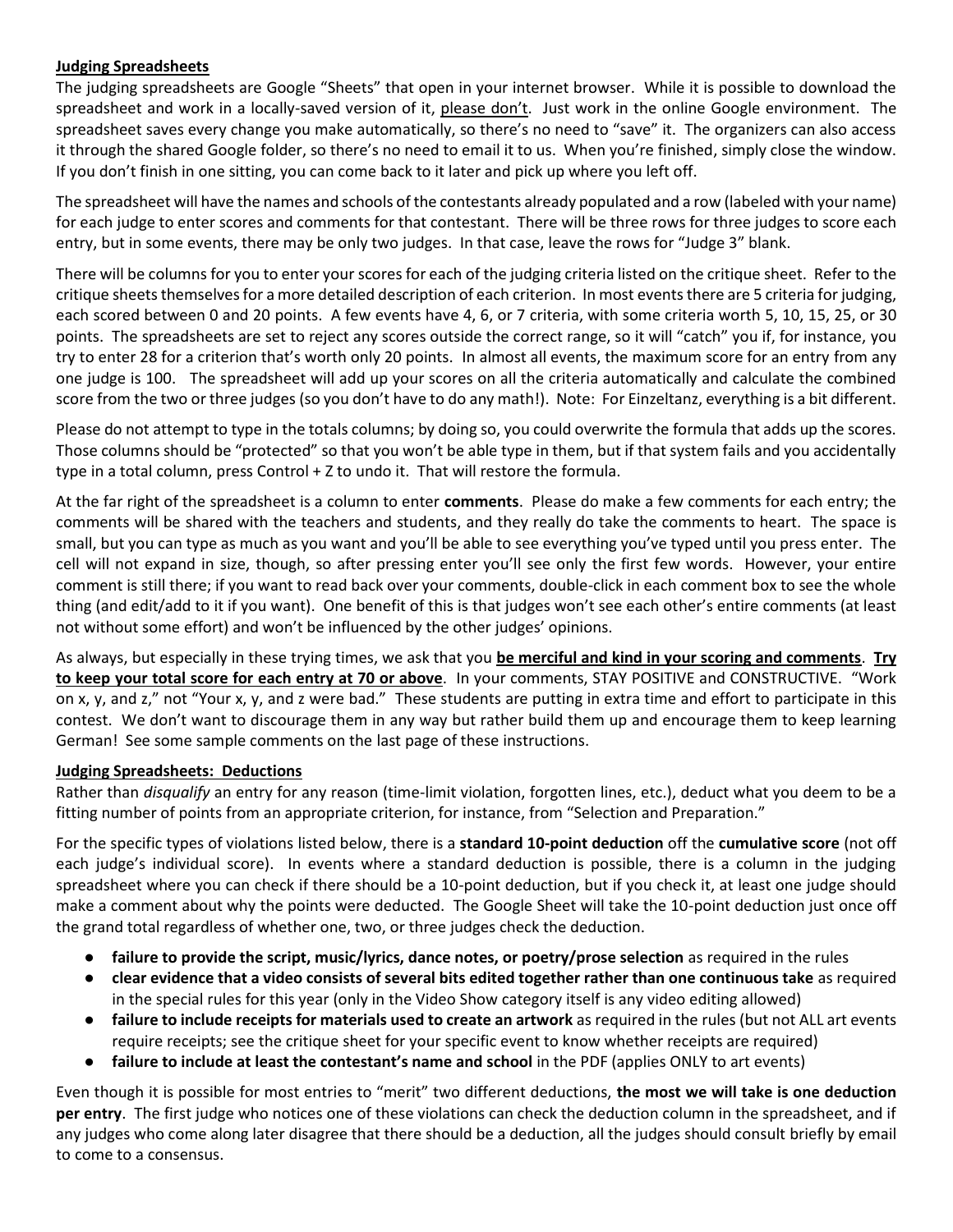#### **Evaluating Student Submissions: PDFs and Video Recordings**

**Art Events** (Club Album, Crafts, Digital Logo, Doll Costume, Gingerbread House, Needlework, Original Models, Photo Essay, Photography, Poster, Research Paper, Shirt): Open the PDF for each entry and evaluate what you find. There are two ways to access the PDFs: 1) In the judging spreadsheet, there will be links to the PDFs to the right of each student's name and school. Clicking once on the link will pull up a small window and clicking once inside that window will open the PDF; OR 2) you can open each PDF from the Google folder that was shared with you. The links inside the judging spreadsheet are probably more convenient. The PDF should contain identifying information (student name(s) and school), any **receipts** that are required (but not all art events require receipts), any required **documentation** or **background information** on the entry (only applies to a few events), and above all, **multiple pictures of the entry**. We've left it up to the students to decide how many pictures to include, but we encouraged them to take pictures showing the whole item, close-ups showing various details, pictures from various sides and angles, pictures including the backdrop or diorama in those events where one is required, and pictures showing the stages of their creative process. For Digital Logo, the uploaded file will consist only of the logo itself, and in Research Paper, the PDF will consist of the paper itself.

**Pre-Recorded Events** (Chorus, Classical Ensemble, Contemporary Music, Duet Acting, Einzeltanz, Folk Dance, Oral Presentation, Poetry, Polka Band, Prose, Puppet Show, Skit, Video Show, Vocal Solo): Open the PDF for each entry. There are two ways to access the PDFs: 1) In the judging spreadsheet, there will be links to the PDFs to the right of each student's name and school. Clicking once on the link will pull up a small window and clicking once inside that window will open the PDF; OR 2) you can open each PDF from the Google folder that was shared with you. The links inside the judging spreadsheet are probably more convenient. In the PDF you should find identifying information (student name(s) and school) and the **script**, **poem**, **prose piece**, **dance notes**, or **lyrics/sheet music of the musical selection** that the contestants are performing (so that you can read along as you watch their recording). Most importantly, you should find a **YouTube or Vimeo hyperlink** to the video of the performance. Click on that link to view and evaluate the performance. Having the students provide a link is much more efficient than having them upload the actual video files, which are often many, many megabytes in size. This system has the advantage over live judging that you can pause and rewatch the videos if you want to. As mentioned above under "Deductions," our rule is that all these recordings should be done in a single take (except for Video Show, where we welcome editing). When making their videos, the students can do as many takes as they want until they get one that they like, but they can't edit bits and pieces of different takes together. They have to settle on one continuous take to upload. If you see clear evidence that they have edited various pieces together into one video, check the 10-point deduction column and note it in the comments.

**Events Done via Zoom on Contest Day** (Directed Dialogue, Extemporaneous Speaking, Pair Discussion, Sight Reading): For these events, look in the Google folder that was shared with you to find one or more video files. (There will be no links to the video(s) in the judging spreadsheet itself.) We asked the proctors who conducted the live sessions to record the Zoom meetings in such a way that only one video file would result, but it could be that they ended up with several. The recording(s) will contain the speaking samples of multiple students; there won't be a separate video for each student. Watch the recording(s) and evaluate the performances. Each student should state their name and school at the beginning of their clip, but if they forget to do this or if you can't understand what they say, we have a back-up plan: in the Google folder, you will also find pictures of the students, which in most cases you won't use at all, but if there's an unidentifiable student in the video, you can browse through the pictures and match a picture and name to the "mystery" student – this system did actually help solve multiple mysteries last year.

**Timed Writing**: This event will also be done via Zoom on contest day, but it has its own quirks, so it gets its very own section. The students will have 15 minutes to respond in writing to a prompt while being supervised on Zoom. At the end of the 15 minutes, they will take a picture of what they wrote and upload it. The pictures may come in various file formats; we're not specifying a particular format to them. There are two ways to access the writing samples: 1) In the judging spreadsheet, there will be links to each student's sample to the right of the student's name and school. Clicking once on the link will pull up a small window and clicking once inside that window will open the picture; OR 2) you can open each file from the Google folder that was shared with you (and the student's name should appear in the file name in case they didn't write their name on their paper). The links inside the judging spreadsheet are probably more convenient. Read and evaluate each writing sample (and we wish you all the luck in the world reading the kids' handwriting!).